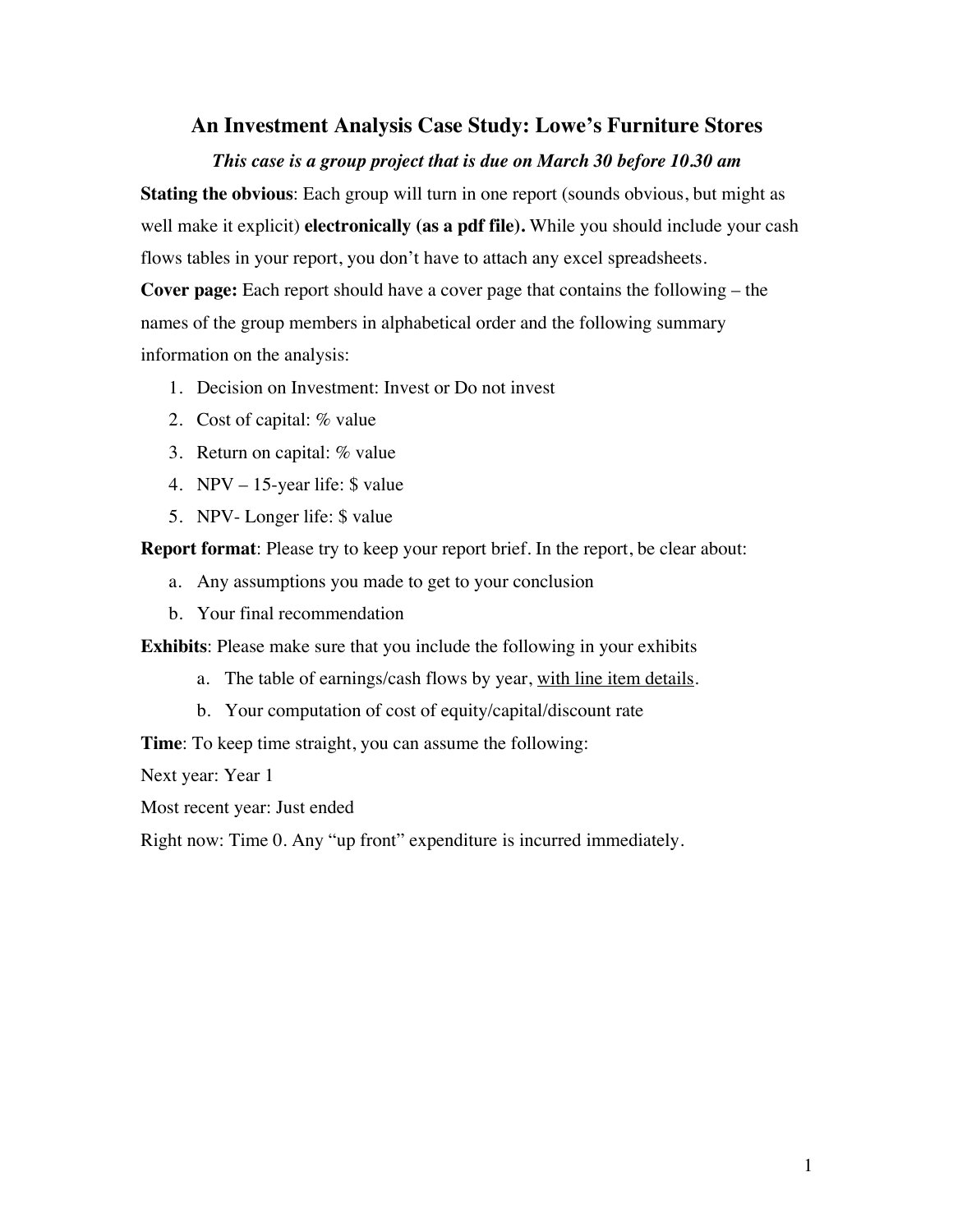### **Lowe's Furniture**

Lowe's has had a good run, with its stock price almost tripling over the last five years, though there has been a pull back in the most recent six months:



As a company that is almost entirely in the building supplies retail business in the United States, it faces a saturated market, and future growth is expected to slow significantly. Exhibit 1A summarizes Lowe's income statement for the most recent financial years, and Exhibit 1B summarizes its balance sheets for the last year and Exhibit 1C summarizes when the debt comes due (with a weighted average maturity).

Lowe's is considering expanding into the furniture business (Lowe's Furniture), manufacturing and selling high-end furniture to homeowners and plans to open stores globally. You have been asked to collect the data to make the assessment and have come back with the following information:

- 1. Starting Investment: To get established in the furniture business, Lowe's will spend \$ 1 billion immediately to acquire interests in a number of furniture manufacturers in North Carolina. This investment will be depreciated over ten years, using straight line depreciation, starting in year 3.
- 2. Close, revamp & reopen The Recycled stores: The first Lowe's Furniture stores are expected to be operational at the beginning of year 3. To accommodate this schedule, Lowe's will spend \$500 million over the next two years - \$250 million at the end of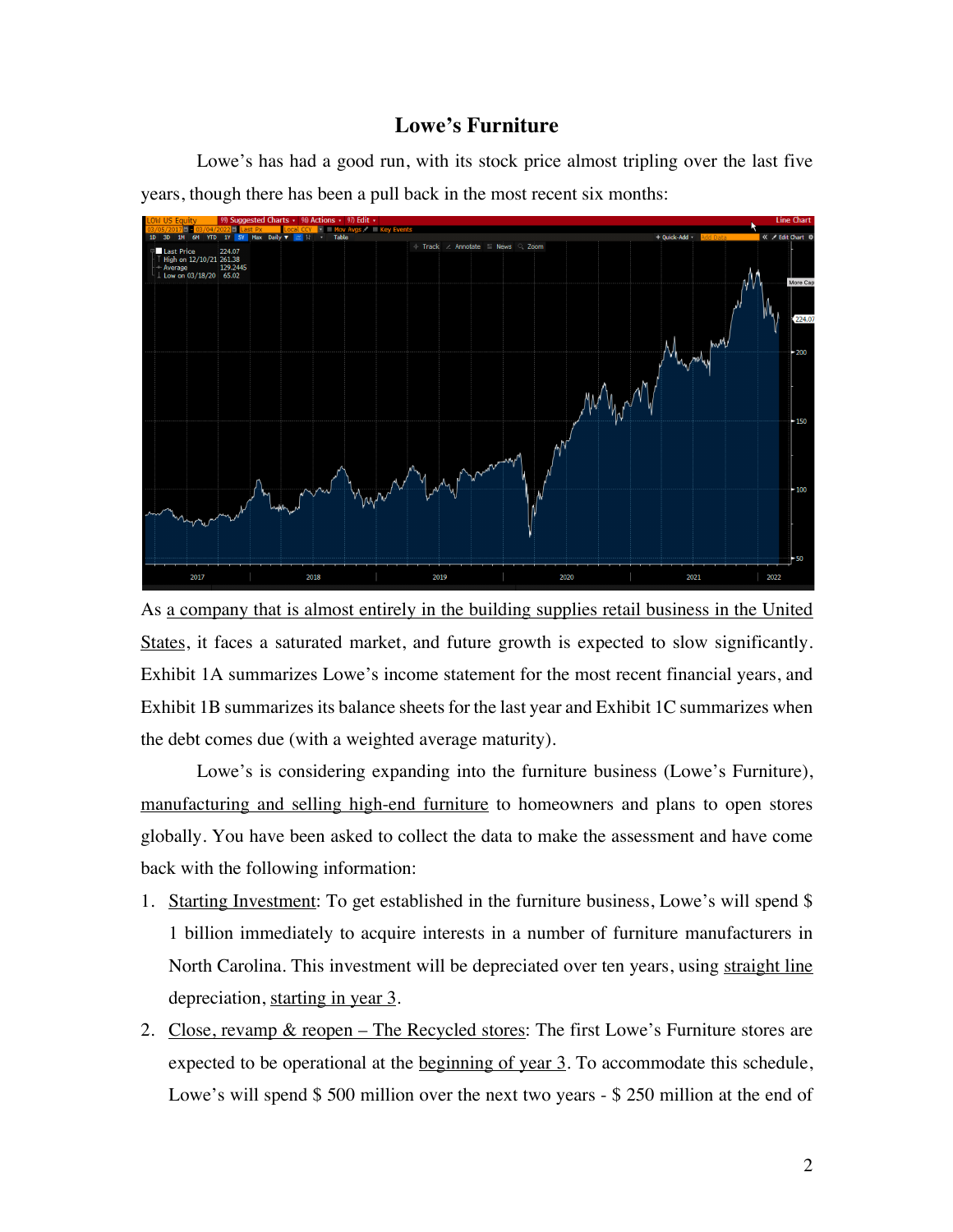each year - converting 50 existing US Lowe's store sites into Lowe's Furniture Stores. This investment will be capitalized and depreciated over ten years, using straight-line depreciation as well, starting in year 3. Lowe's stores chosen for conversion have been poorly performing stores; they have a current book value of \$ 250 million (depreciable over 5 years using straight line depreciation), and are expected to each generate, on average, \$ 2 million in after-tax operating income each year for the next 10 years if they remain as traditional Lowe's stores.

3. New Stores: Starting in year 4, Lowe's plans to open ten new furniture stores at the beginning of each year for ten years (Years 4-13). The cost of opening a store is expected to be \$ 15 million in year 4, and grow at the inflation rate beyond that. Like the other capital investments, these expenses will be depreciated using straight-line depreciation over ten years, starting the year of each investment. Lowe's is planning to open 40% of these new stores in the United States, but the remaining 60% will be in other countries, with the following mix for the 100 new stores that will be opened between years 4-13.

| Region                | Number of new stores |
|-----------------------|----------------------|
| <b>United States</b>  | 40                   |
| <b>Western Europe</b> | 20                   |
| Asia                  | 30                   |
| Latin America         | 10                   |
| <b>Total</b>          | 100                  |

For the rest of the case, the revenues and expenses at non-US stores will be converted into and presented in US dollar terms.

- 4. Market Testing: You have employed a major market-testing organization to do a market study. Their initial study, which has already been completed, cost \$250 million and has provided you with a sense of the magnitude of this market, and Lowe's potential in the market. This market testing cost has already been expensed.
- 5. Store Economics: Each of the stores in the first year of operations (year 3) is expected to generate \$ 40 million in revenues, and these per-store revenues are expected to grow at the inflation rate (which is 1.5%). Starting in year 4, the new stores (see item 3) will match the existing stores in per-store revenues. (There will be 50 stores generating \$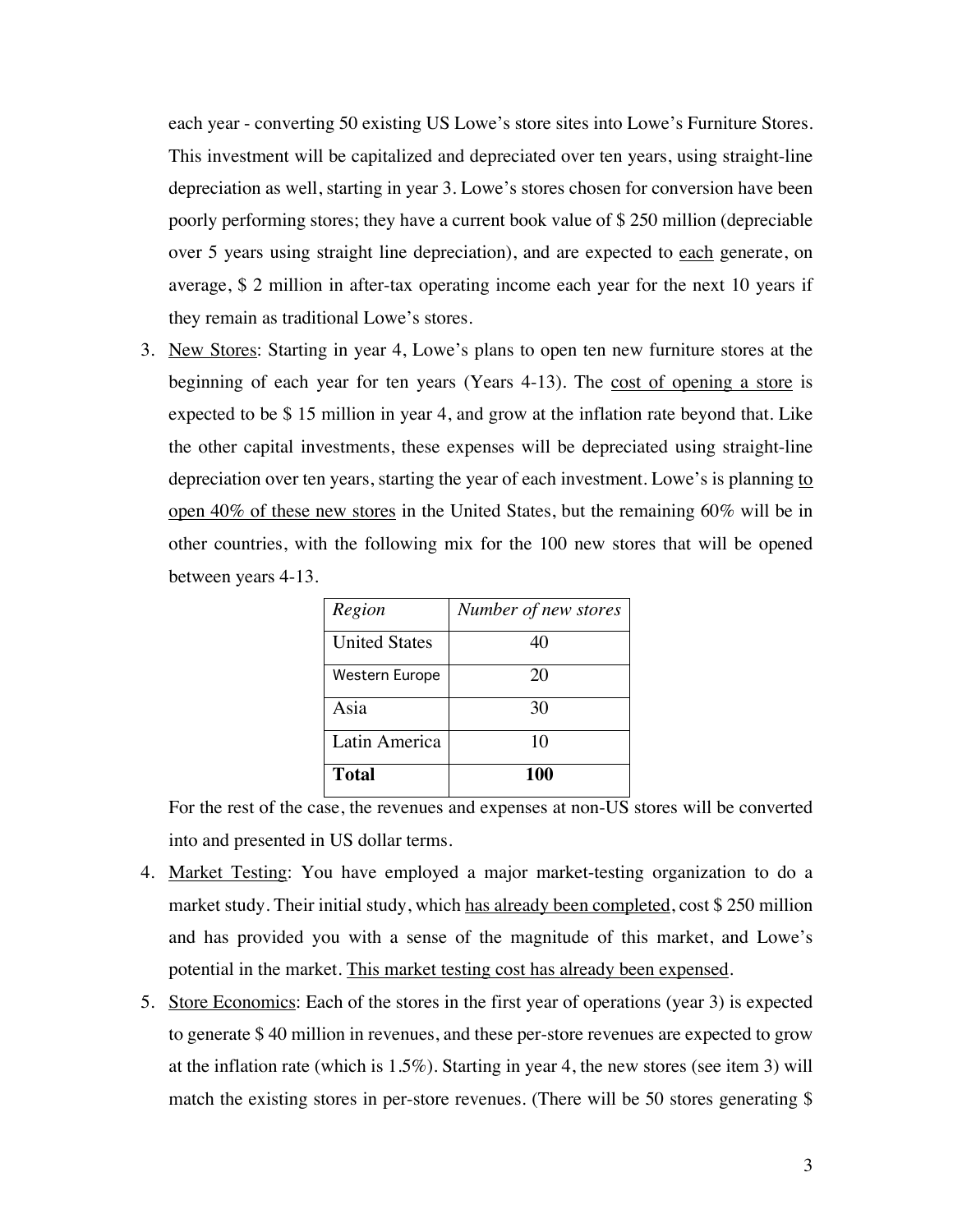40 million in revenues each in year 3 (Total revenue  $= $2$  billion), 60 stores generating \$ 40.6 million in revenues each in year 4 (Total revenues = \$2.436 billion), 70 stores generating \$ 41.21 million each in year 5….) After year 13, the growth in revenues per store will continue to track the inflation rate.

- 6. Profit Margins: The pre-tax gross profit margins (prior to depreciation, advertising expenses and allocations of corporate costs) are expected to be  $30\%$  of revenues.
- 7. Allocated costs: Lowe's will allocate 5% of its existing G&A costs to the new division, starting in year 3. These G&A costs now total \$6 billion for the entire firm and are expected to grow 5% a year in the long term. Directly as a consequence of this project, it is expected that Lowe's will see an increase of \$ 75 million in general and administrative costs in year 3 when the new division starts generating revenues, and that this amount will grow with the new division's revenues after that.
- 8. Infrastructure Needs: While the new business will need distributional support, it is anticipated that Lowe's can use excess capacity in its existing distribution network. The existing building supplies business is currently using 55% of the distribution capacity, and revenues from the business are growing 5% a year (it will use 57.75% next year, 60.64% the year after and so on.). The furniture business will use 20% of the capacity in year 3 (which is the first year of revenue generation) and its usage will track revenue growth beyond that point. When Lowe's runs out of distribution capacity, it will have to pay for an expansion of the distribution network. This is a major endeavor and will cost a substantial amount. (The current estimate of the cost of expansion is \$ 500 million, but this cost will grow at the inflation rate. You can assume that investment in distribution capacity is also depreciated straight line over 10 years)
- 9. Advertising: Lowe's spent \$ 1 billion in advertising expenses in the most recent year and expects these expenses to grow 2% a year for the next 15 years, if the furniture division is not created. If the furniture division is added to the company, the total advertising costs will be 15% higher than they would have been without the furniture division each year from year 3 (the first year of sales for the division) for as long as the furniture division is in operation. 1

<sup>&</sup>lt;sup>1</sup> For instance, if you have \$1.2 billion in year 3 and \$1.25 billion in advertising expenses in year 4 without the furniture division, the advertising expenses will be \$1.38 billion in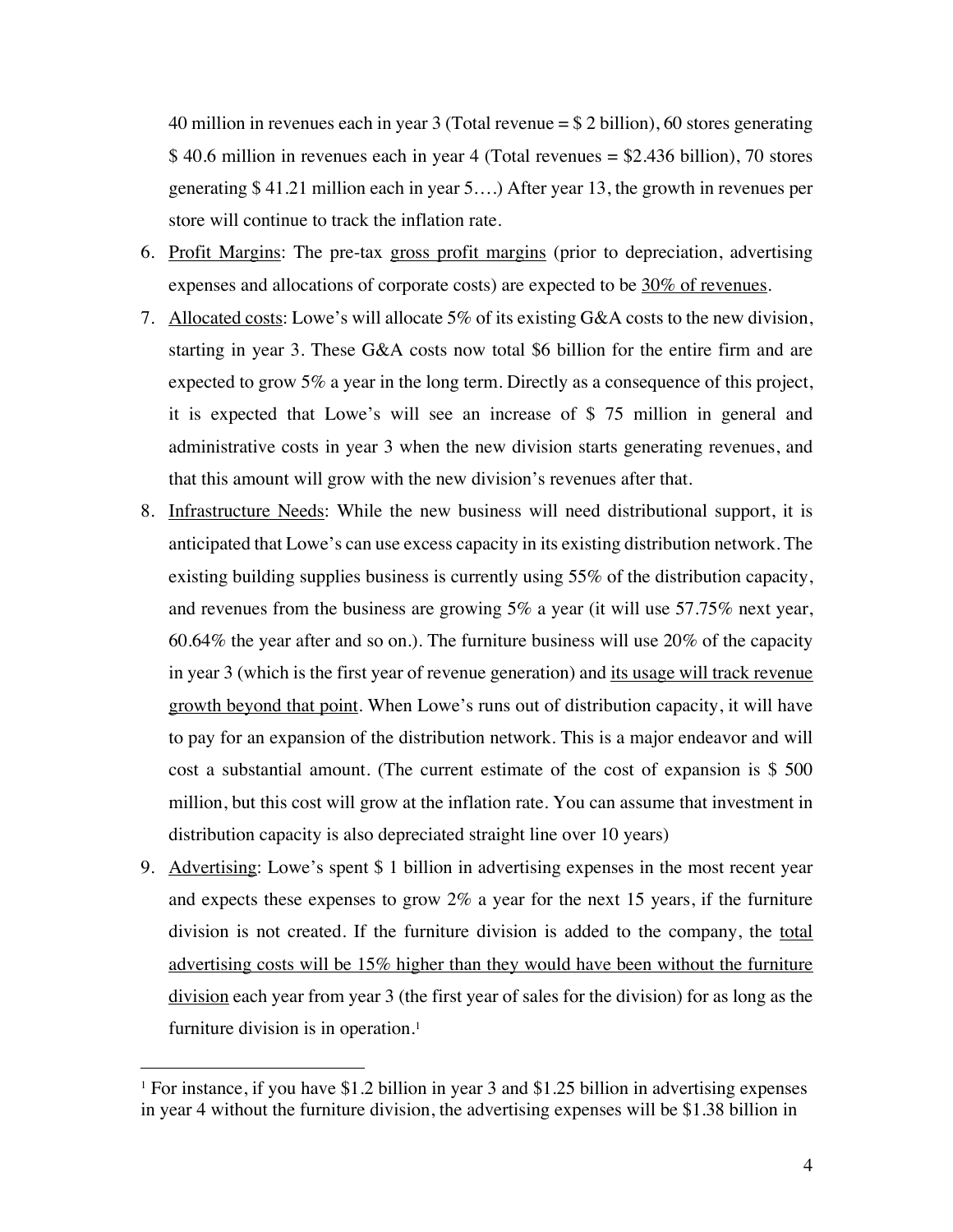- 10. Working Capital: The furniture division will create working capital needs, which you have estimated as follows:
	- The sale of furniture on credit to customers will create accounts receivable amounting to 10% of revenues each year.
	- Inventory (of furniture) will be approximately 10% of the cost of goods sold (not including depreciation, allocations or advertising expenses).
	- The credit offered by suppliers will be 5% of the cost of goods sold (not including depreciation, allocations or advertising expenses).
- These working capital investments will have to be made at the beginning of each year in which goods are sold. Thus, the working capital investment for the third year will have to be made at the beginning of the third year.
- 11. Side Benefits: If Lowe's opens the furniture stores, there is the potential for spill over benefits with its building supply US stores, increasing sales at these stores. If the furniture stores are opened, Lowe's expects to generate about \$200 million in additional revenues at its building supply stores in the US in year 3, growing at the inflation rate for as long as the furniture stores continue in operation. Lowe's expects to generate the same pre-tax operating margin on these revenues as it did on all of its revenues in the fiscal year ended February 2022 (in Exhibit IA).
- 12. Risk Measures: The adjusted beta for Lowe's is 1.35, calculated using weekly returns over the last 2 years and against the S&P 500 Index; you can assume that this is an adequate measure of Lowe's's current operating and financial risk exposure. The details of the beta calculation are included in Exhibit 2A and the top holders of shares in Lowe's are listed in Exhibit 2B. Lowe's currently is rated BBB+, and BBB+ rated bonds trade at a default spread of 1.5% over the long-term treasury bond rate. The firm also has operating lease and other contractual commitments that are summarized in the table below (next year is year 1, two years from now is year 2, etc.)

|                  | Lease      |
|------------------|------------|
| Year             | Commitment |
| Most recent year | \$2,112.00 |
| 1 (next year)    | \$1,660.00 |
|                  |            |

year 3 (15% higher than \$1.2 billion) and \$143.75 billion (15% higher than \$1.25 billion) in year 4 if you take the furniture project.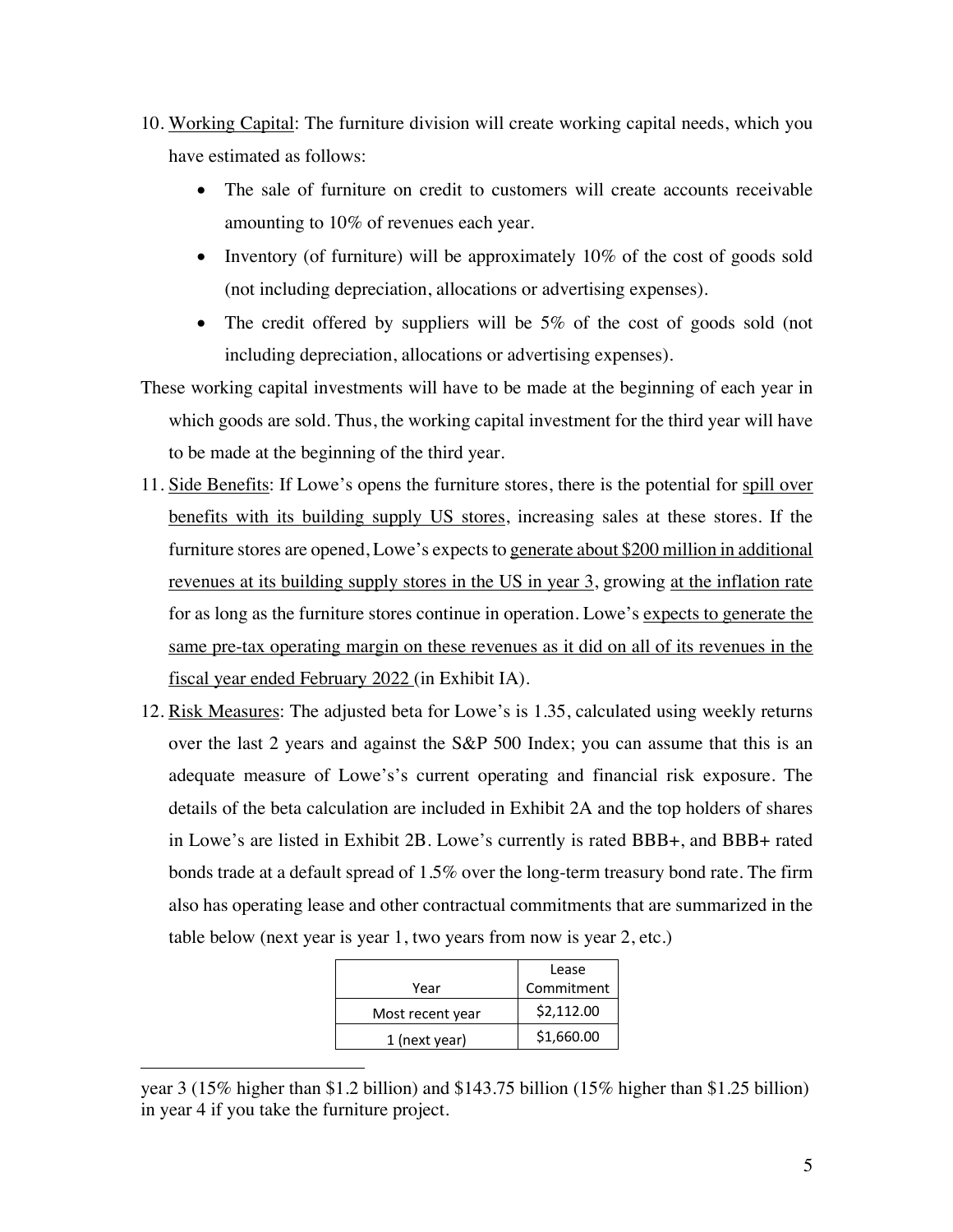|               | \$1,575.00 |
|---------------|------------|
|               | \$1,304.00 |
|               | \$1,296.00 |
| 5             | \$2,112.00 |
| Beyond year 5 | \$18,081   |

You can assume that the lump-sum commitment after year 5 is spread out evenly over ten years (years 6-15). The current stock price for the firm is \$225.00 and there are 695 million shares outstanding. Lowe's expects to finance the furniture division using the same mix of debt (with operating leases & contractual commitments considered as debt) and equity (in market value terms) as it is using currently in the rest of its business.

- 13. Taxes: Lowe's's average effective tax rate over the last five years has been 18% but the marginal tax rate is 25%.
- 14. Macro Data on Rates and ERP: The current 3 month T.Bill rate is 0.2%, the 10-year US treasury bond rate is 2%, and the expected inflation rate in US dollars is 1.5%. The equity risk premium for the US is 4.75% but you are provided with a breakdown of regional equity risk premiums in the table below:

| Region                    | ERP    | CRP   |
|---------------------------|--------|-------|
| Africa                    | 10.00% | 5.25% |
| Asia                      | 5.79%  | 1.04% |
| Australia & New Zealand   | 4.75%  | 0.00% |
| Central and South America | 8.54%  | 3.79% |
| Eastern Europe & Russia   | 6.86%  | 2.11% |
| <b>Middle East</b>        | 6.35%  | 1.60% |
| North America             | 4.75%  | 0.00% |
| Western Europe            | 5.58%  | 0.83% |

15. Peer group: You have collected information on other furniture retailers in Exhibit 3. The data includes the betas of these companies, their market values for debt (including operating leases) and equity, annual revenues and operating income.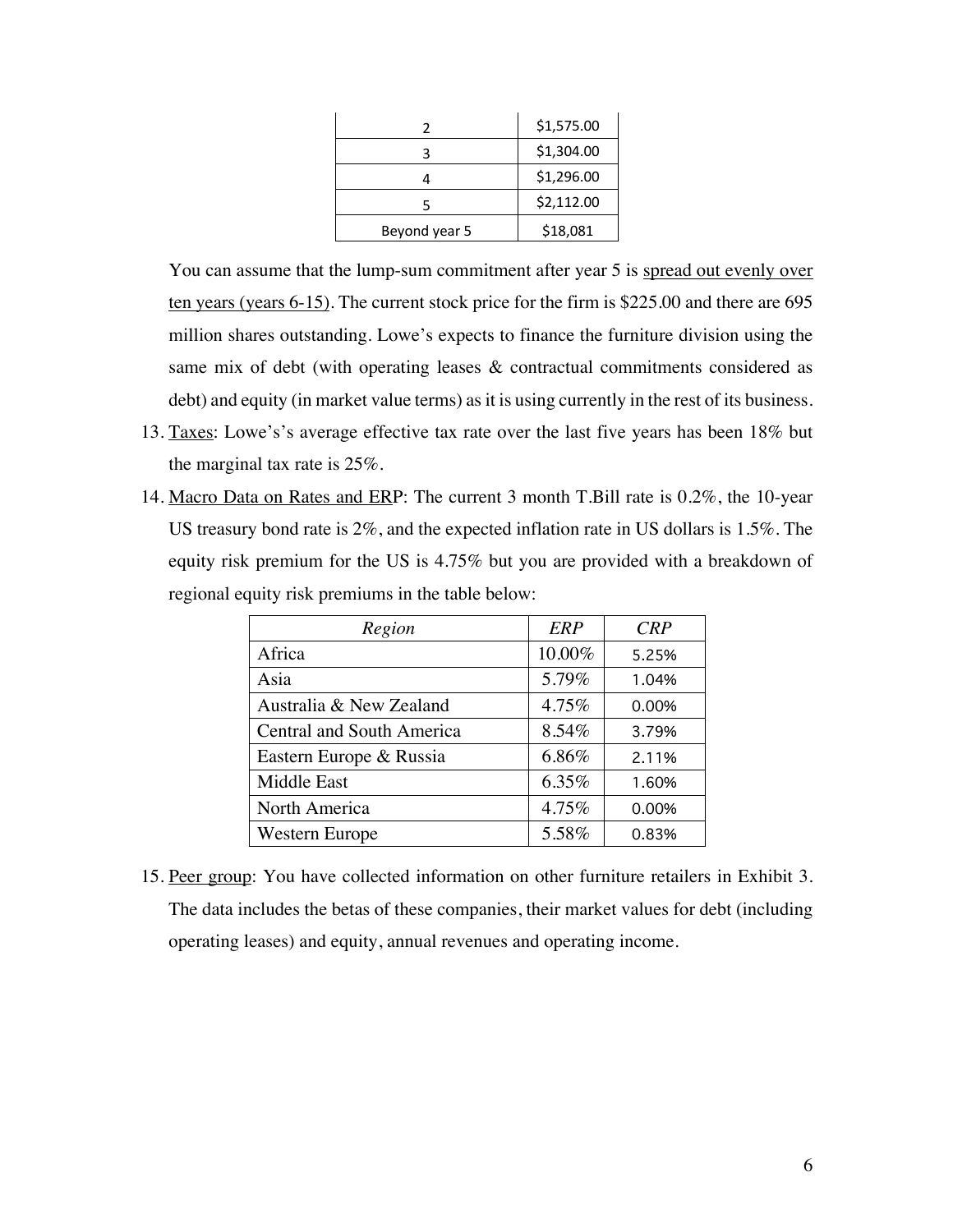### **Questions on the Project**

### **1. Accounting Return Analysis**

- Estimate the operating income from the proposed investment to Lowe's over the next 15 years.
- Estimate the after-tax return on capital for the operating portion of this period (Years 3-15)
- Based upon the after-tax return on capital, would you accept or reject this project?

This will require you to make some assumptions about allocation and expensing. Make your assumptions as consistent as you can and estimate the return on capital.

### **2. Cash Flow Analysis**

- Estimate the after-tax incremental cash flows from the proposed investment to Lowe's over the next 15 years.
- If the project is terminated at the end of the 15th year, and both working capital and investment in other assets can be sold for book value at the end of that year, estimate the net present value of this project to Lowe's. Develop a net present value profile and estimate the internal rate of return for this project.
- If the furniture division is expected to have a life much longer than 15 years, estimate the net present value of this project, making reasonable and consistent assumptions about investments and cash flows after year 15. Develop a net present value profile and estimate the internal rate of return for this project.

#### **3. The Decision**

**Based on your analysis, would you would accept this project or reject it? Remember that this does not just have to be about the numbers, but explain your decision (briefly).**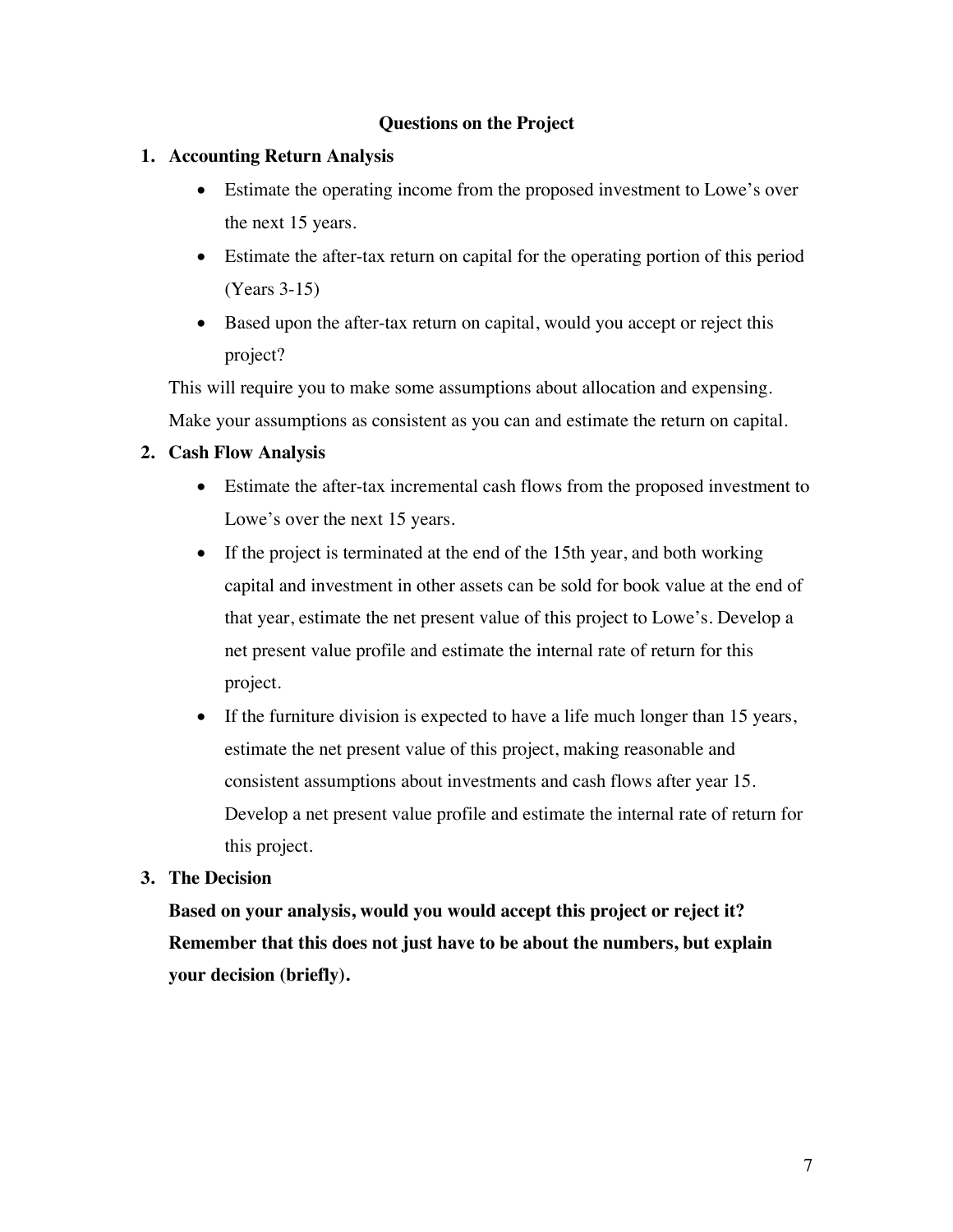| <b>Income Statement</b>                         |                 |                 |                 |                 |                 |                      |
|-------------------------------------------------|-----------------|-----------------|-----------------|-----------------|-----------------|----------------------|
|                                                 | Reclassified    | Reclassified    | Reclassified    |                 |                 | <b>Press Release</b> |
| For the Fiscal Period Ending                    | 12 months       | 12 months       | 12 months       | 12 months       | 12 months       | 12 months            |
|                                                 | Feb-03-2017     | Feb-02-2018     | Feb-01-2019     | Jan-31-2020     | Jan-29-2021     | Jan-28-2022          |
| Revenue                                         | 65,017.0        | 68,619.0        | 71,309.0        | 72,148.0        | 89,597.0        | 96,250.0             |
| Other Revenue                                   |                 |                 |                 |                 |                 |                      |
| <b>Total Revenue</b>                            | 65,017.0        | 68,619.0        | 71,309.0        | 72,148.0        | 89,597.0        | 96,250.0             |
|                                                 |                 |                 |                 |                 |                 |                      |
| Cost Of Goods Sold                              | 43,343.0        | 46,185.0        | 48,401.0        | 49,048.0        | 60,015.0        | 64,194.0             |
| <b>Gross Profit</b>                             | 21,674.0        | 22,434.0        | 22,908.0        | 23,100.0        | 29,582.0        | 32,056.0             |
|                                                 |                 |                 |                 |                 |                 |                      |
| Selling General & Admin Exp.                    | 14,328.0        | 14,444.0        | 16,461.0        | 15,282.0        | 17,292.0        | 18,301.0             |
| R & D Exp.                                      |                 |                 |                 |                 |                 |                      |
| Depreciation & Amort.                           | 1,453.0         | 1,404.0         | 1,477.0         | 1,239.0         | 1,398.0         | 1,662.0              |
| Other Operating Expense/(Income)                |                 |                 |                 |                 |                 |                      |
|                                                 |                 |                 |                 |                 |                 |                      |
| <b>Other Operating Exp., Total</b>              | 15,781.0        | 15,848.0        | 17,938.0        | 16,521.0        | 18,690.0        | 19,963.0             |
|                                                 |                 |                 |                 |                 |                 |                      |
| <b>Operating Income</b>                         | 5,893.0         | 6,586.0         | 4,970.0         | 6,579.0         | 10,892.0        | 12,093.0             |
|                                                 |                 |                 |                 |                 |                 |                      |
| Interest Expense<br>Interest and Invest. Income | (657.0)<br>12.0 | (652.0)<br>19.0 | (652.0)<br>28.0 | (718.0)<br>27.0 | (872.0)<br>24.0 | (885.0)              |
|                                                 |                 |                 |                 |                 |                 |                      |
| Net Interest Exp.                               | (645.0)         | (633.0)         | (624.0)         | (691.0)         | (848.0)         | (885.0)              |
| Other Non-Operating Inc. (Exp.)                 |                 |                 |                 |                 |                 |                      |
| <b>EBT Excl. Unusual Items</b>                  | 5,248.0         | 5,953.0         | 4,346.0         | 5,888.0         | 10,044.0        | 11,208.0             |
|                                                 |                 |                 |                 |                 |                 |                      |
| Restructuring Charges                           | (47.0)          |                 |                 | (265.0)         | (45.0)          |                      |
| Impairment of Goodwill                          |                 |                 | (952.0)         |                 |                 |                      |
| Other Unusual Items                             |                 | (464.0)         |                 |                 | (2,260.0)       |                      |
| <b>EBT Incl. Unusual Items</b>                  | 5,201.0         | 5,489.0         | 3,394.0         | 5,623.0         | 7,739.0         | 11,208.0             |
|                                                 |                 |                 |                 |                 |                 |                      |
| Income Tax Expense                              | 2,108.0         | 2,042.0         | 1,080.0         | 1,342.0         | 1,904.0         | 2,766.0              |
| Earnings from Cont. Ops.                        | 3,093.0         | 3,447.0         | 2,314.0         | 4,281.0         | 5,835.0         | 8,442.0              |
|                                                 |                 |                 |                 |                 |                 |                      |
| Earnings of Discontinued Ops.                   |                 |                 |                 |                 |                 |                      |
| Extraord. Item & Account. Change                |                 |                 |                 |                 |                 |                      |
| <b>Net Income to Company</b>                    | 3,093.0         | 3,447.0         | 2,314.0         | 4,281.0         | 5,835.0         | 8,442.0              |
|                                                 |                 |                 |                 |                 |                 |                      |
| Minority Int. in Earnings                       |                 |                 |                 |                 |                 |                      |
| <b>Net Income</b>                               | 3,093.0         | 3,447.0         | 2,314.0         | 4.281.0         | 5,835.0         | 8,442.0              |

# *Exhibit 1A: Income Statements for Lowe's: Recent Past (in \$ millions)*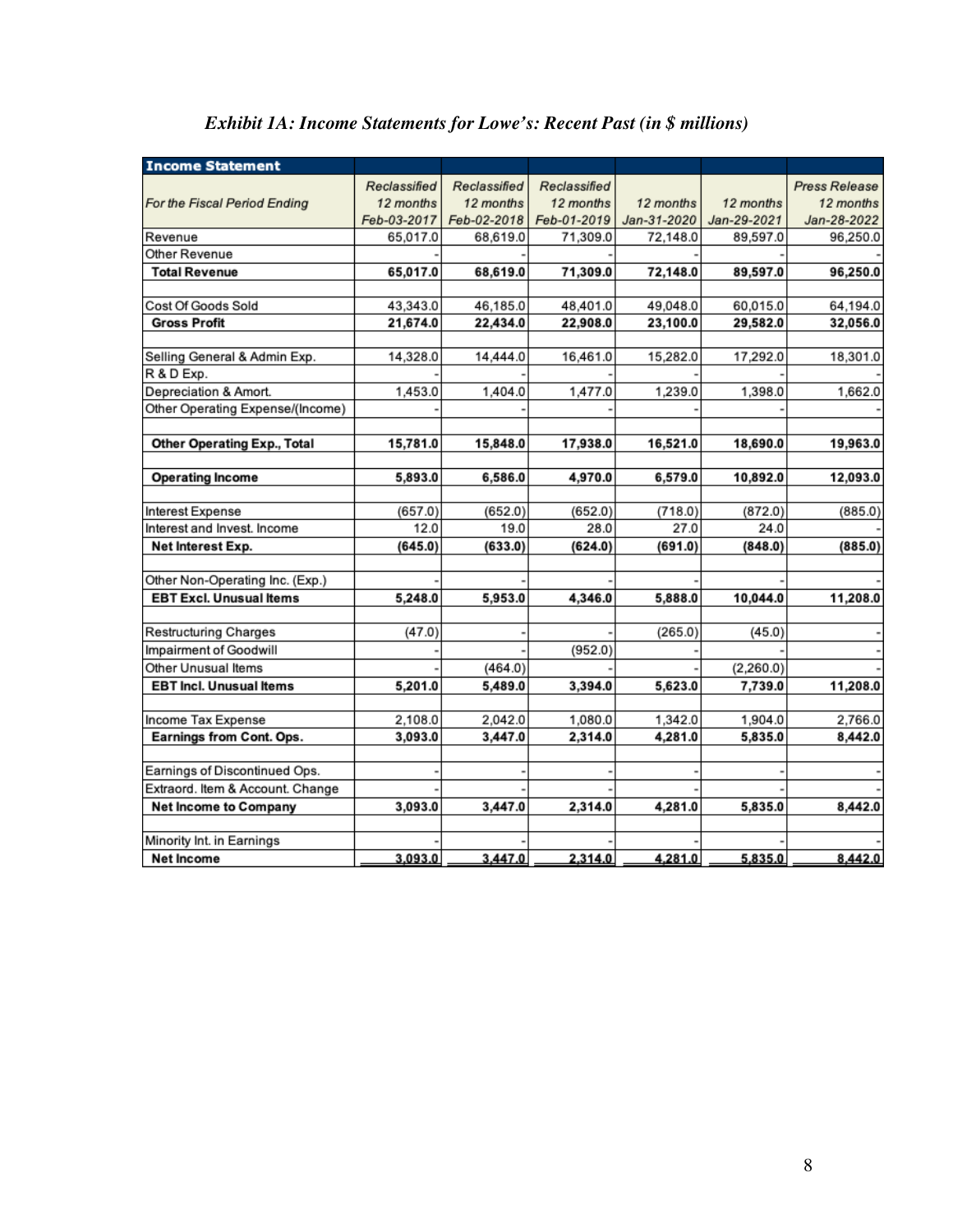| <b>Balance Sheet</b>                                   |                     |                     |                                                                         |                     |                     |                     |
|--------------------------------------------------------|---------------------|---------------------|-------------------------------------------------------------------------|---------------------|---------------------|---------------------|
|                                                        |                     |                     |                                                                         |                     |                     | <b>Press</b>        |
| <b>Balance Sheet as of:</b>                            |                     |                     |                                                                         | <b>Reclassified</b> |                     | Release             |
|                                                        |                     |                     | Feb-03-2017 Feb-02-2018 Feb-01-2019 Jan-31-2020 Jan-29-2021 Jan-28-2022 |                     |                     |                     |
| <b>ASSETS</b>                                          |                     |                     |                                                                         |                     |                     |                     |
| Cash And Equivalents                                   | 558.0               | 588.0               | 511.0                                                                   | 716.0               | 4,690.0             | 1,133.0             |
| Short Term Investments                                 | 100.0               | 102.0               | 218.0                                                                   | 160.0               | 506.0               | 271.0               |
| <b>Total Cash &amp; ST Investments</b>                 | 658.0               | 690.0               | 729.0                                                                   | 876.0               | 5,196.0             | 1,404.0             |
| <b>Accounts Receivable</b>                             |                     |                     |                                                                         |                     |                     |                     |
| <b>Total Receivables</b>                               |                     |                     |                                                                         |                     |                     |                     |
| Inventory                                              | 10,458.0            | 11,393.0            | 12,561.0                                                                | 13,179.0            | 16,193.0            | 17,605.0            |
| Other Current Assets                                   | 884.0               | 689.0               | 938.0                                                                   | 1,263.0             | 937.0               | 1,051.0             |
| <b>Total Current Assets</b>                            | 12,000.0            | 12,772.0            | 14,228.0                                                                | 15,318.0            | 22,326.0            | 20,060.0            |
|                                                        |                     |                     |                                                                         |                     |                     |                     |
| Gross Property, Plant & Equipment                      | 36,918.0            | 36,940.0            | 35,863.0                                                                | 39,970.0            | 40,534.0            |                     |
| <b>Accumulated Depreciation</b>                        | (16,969.0)          | (17, 219.0)         | (17, 431.0)                                                             | (17, 310.0)         | (17, 547.0)         |                     |
| Net Property, Plant & Equipment                        | 19,949.0            | 19,721.0            | 18,432.0                                                                | 22,660.0            | 22,987.0            | 23,179.0            |
| Long-term Investments                                  | 12.0                | 27.0                |                                                                         |                     | 4.0                 | 199.0               |
| Goodwill                                               | 1,082.0             | 1,307.0             | 303.0                                                                   | 303.0               | 311.0               |                     |
| Deferred Tax Assets, LT                                | 222.0               | 168.0               | 294.0                                                                   | 216.0               | 340.0               | 164.0               |
| Deferred Charges, LT                                   | 18.0                |                     |                                                                         |                     |                     |                     |
| Other Long-Term Assets                                 | 1,125.0             | 1,296.0             | 1,251.0                                                                 | 974.0               | 767.0               | 1,038.0             |
| <b>Total Assets</b>                                    | 34,408.0            | 35,291.0            | 34,508.0                                                                | 39,471.0            | 46,735.0            | 44,640.0            |
|                                                        |                     |                     |                                                                         |                     |                     |                     |
| <b>LIABILITIES</b>                                     |                     |                     |                                                                         |                     |                     |                     |
| Accounts Payable                                       | 6,651.0             | 6,590.0             | 8,279.0                                                                 | 7.659.0             | 10,884.0            | 11,354.0            |
| Accrued Exp.                                           | 1,629.0             | 1,531.0             | 1,511.0                                                                 | 1,663.0             | 2,411.0             | 1,561.0             |
| Short-term Borrowings                                  | 510.0               | 1,137.0             | 722.0                                                                   | 1,941.0             |                     |                     |
| Curr. Port. of LT Debt                                 | 795.0               | 294.0               | 1,045.0                                                                 | 525.0               | 1,026.0             | 868.0               |
| Curr. Port. of Leases                                  |                     |                     | 65.0                                                                    | 573.0               | 627.0               | 636.0               |
| Curr. Income Taxes Payable                             |                     |                     |                                                                         | 15.0                | 168.0               |                     |
| Unearned Revenue, Current<br>Other Current Liabilities | 1,253.0             | 1,378.0             | 1,299.0<br>1,576.0                                                      | 1,219.0             | 1,608.0             | 1,914.0             |
| <b>Total Current Liabilities</b>                       | 1,136.0<br>11,974.0 | 1,166.0<br>12,096.0 | 14,497.0                                                                | 1,587.0<br>15,182.0 | 2,006.0<br>18,730.0 | 3,335.0<br>19,668.0 |
|                                                        |                     |                     |                                                                         |                     |                     |                     |
| Long-Term Debt                                         | 14,394.0            | 15,564.0            | 13,682.0                                                                | 16,156.0            | 20,104.0            | 23,859.0            |
| Long-Term Leases                                       |                     |                     | 709.0                                                                   | 4,555.0             | 4,454.0             | 4,021.0             |
| Unearned Revenue, Non-Current                          | 763.0               | 803.0               | 827.0                                                                   | 894.0               | 1,019.0             | 1,127.0             |
| Other Non-Current Liabilities                          | 843.0               | 955.0               | 1,149.0                                                                 | 712.0               | 991.0               | 781.0               |
| <b>Total Liabilities</b>                               | 27,974.0            | 29,418.0            | 30,864.0                                                                | 37,499.0            | 45,298.0            | 49,456.0            |
| Common Stock                                           | 433.0               | 415.0               | 401.0                                                                   | 381.0               | 366.0               | 335.0               |
| Additional Paid In Capital                             |                     | 22.0                |                                                                         |                     | 90.0                |                     |
| <b>Retained Earnings</b>                               | 6,241.0             | 5,425.0             | 3,452.0                                                                 | 1,727.0             | 1,117.0             | (5, 115.0)          |
| <b>Treasury Stock</b>                                  |                     |                     |                                                                         |                     |                     |                     |
| Comprehensive Inc. and Other                           | (240.0)             | 11.0                | (209.0)                                                                 | (136.0)             | (136.0)             | (36.0)              |
| <b>Total Common Equity</b>                             | 6,434.0             | 5,873.0             | 3,644.0                                                                 | 1,972.0             | 1,437.0             | (4,816.0)           |
|                                                        |                     |                     |                                                                         |                     |                     |                     |
| <b>Total Equity</b>                                    | 6,434.0             | 5,873.0             | 3,644.0                                                                 | 1,972.0             | 1,437.0             | (4,816.0)           |
| <b>Total Liabilities And Equity</b>                    | 34,408.0            | 35,291.0            | 34,508.0                                                                | 39,471.0            | 46,735.0            | 44,640.0            |

# *Exhibit 1B: Balance Sheet – Lowe's – Last year*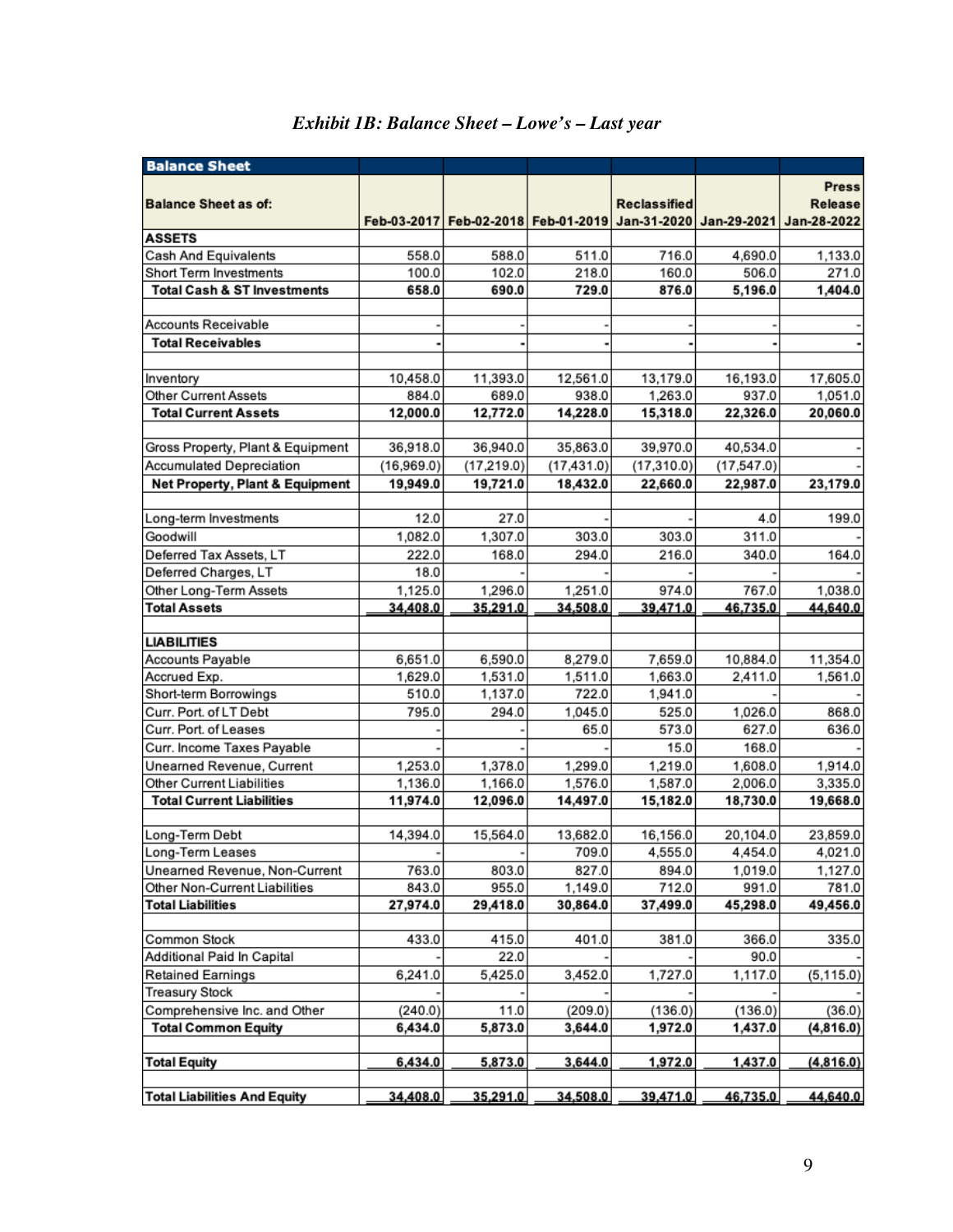# *Exhibit 1C: Debt Maturity*

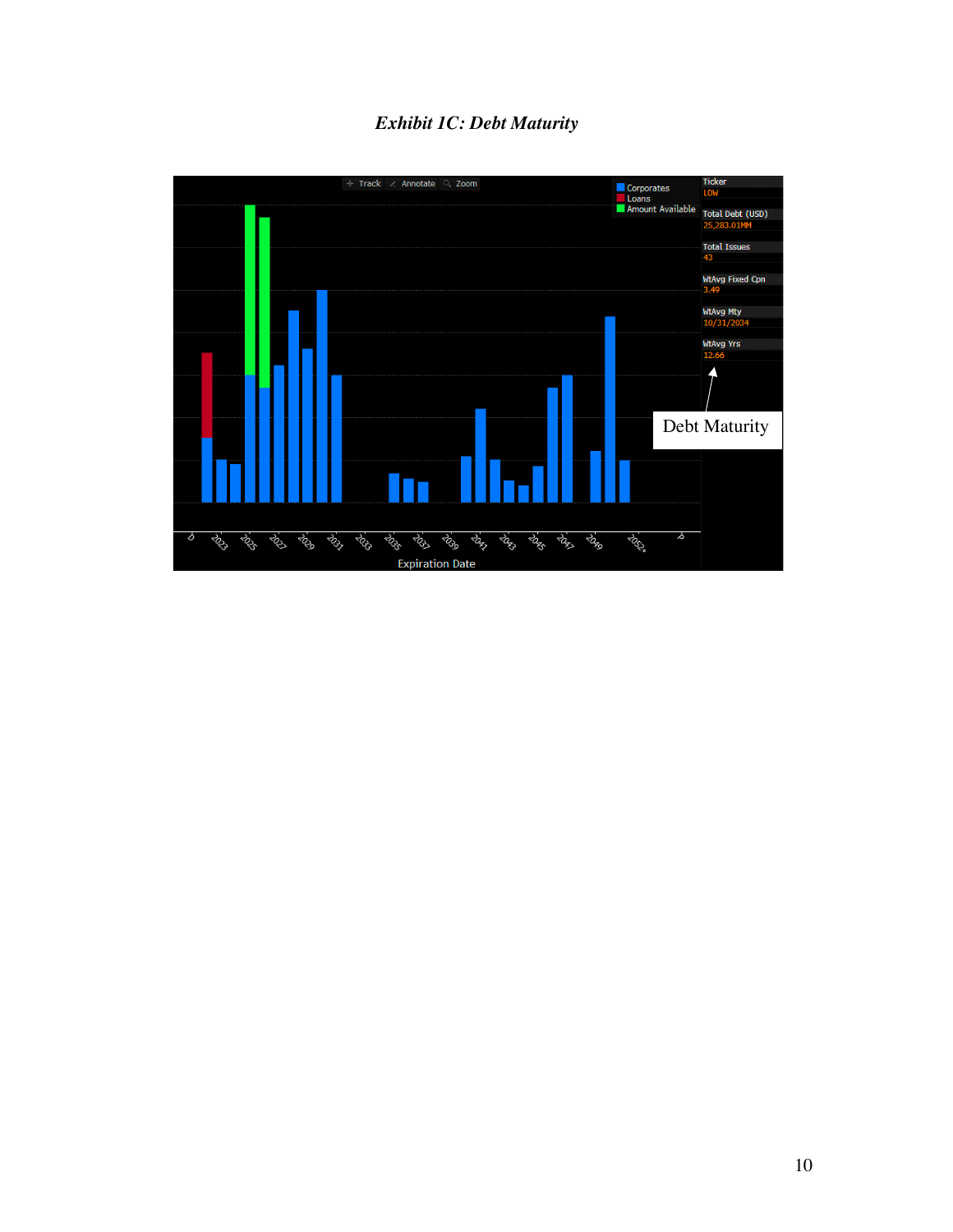

### *Exhibit 2: Beta Calculation for Lowe's*

### *Exhibit 3: Holdings Analysis*

| LOW US Equity<br>25 Export                                 | <b>Settings</b>                                       |                                      |     |                |                     |                   |
|------------------------------------------------------------|-------------------------------------------------------|--------------------------------------|-----|----------------|---------------------|-------------------|
| LOWE'S COS INC<br><b>CUSIP</b><br>54866110                 |                                                       |                                      |     |                |                     |                   |
| 2 Historical<br>1) Current<br>3 Matrix                     | <b>\$ Insider Transactions</b><br>4 Ownership Summary | 6 Options<br>7) Issuer Debt          |     |                |                     |                   |
| Search Name Default - No Search Selected   21) Save Search | 22) Delete Search                                     | 23) Refine Search                    |     |                |                     |                   |
| <b>Text Search</b>                                         | <b>Holder Group All Holders</b>                       | $\mathbf{r}$ Investment Manager View |     |                |                     |                   |
| 24) Color Legend Shrs Out 670.0M % Out 78.76               | Float/Shrs Out 99.69 SI & Out 1.17                    |                                      |     |                |                     |                   |
| <b>Holder Name</b>                                         | Portfolio Name                                        | Source                               | Opt | Position & Out |                     | Latest Chg        |
|                                                            |                                                       |                                      |     |                |                     |                   |
| 1 El Vanguard Group Inc/The                                |                                                       | ULT-AGG                              |     | 57,697,261     | 8.61                |                   |
| 2 BlackRock Inc.                                           |                                                       | <b>13G</b>                           |     | 46,706,387     | 6.97                |                   |
| 3. D State Street Corp                                     |                                                       | ULT-AGG                              |     |                | 4.6%                | 296,707           |
| 4 FMR LLC                                                  |                                                       | ULT-AGG                              |     | 26.375.175     | 3.94                | 1,034,407         |
| 5. El JPMorgan Chase & Co                                  |                                                       | ULT-AGG                              |     | 15,177,69      |                     | i www.            |
| 6. Bank of America Corp                                    | <b>BANK OF AMERICA CORP</b>                           | 13F                                  | v   | 12,401,93      | $\frac{2.27}{1.85}$ | anayan<br>EEA EAR |
| 7. El Geode Capital Management LLC                         | GEODE CAPITAL MANAGEMENT LLC                          | 13 F                                 |     | 10,925,641     | 1.63                | 26,502            |
| & IT Wells Fargo & Co                                      |                                                       | ULT-AGG                              |     | 10,718,083     | 1.60                | 92,554            |
| 9. D Pershing Square Capital Management LP                 | PERSHING SQUARE CAPITAL MANAGEMENT LP                 | 13F                                  |     |                | 1.53                |                   |
| 10. B Northern Trust Corp                                  | <b>NORTHERN TRUST CORPORATION</b>                     | 13F                                  |     |                | 1.27                | -384,29           |
| 11. Norges Bank                                            | Norges Bank                                           | 13F                                  |     |                | 120                 | 45,878            |
| 12 UBS AG                                                  |                                                       | ULT-AGG                              |     | 7,521,78%      | 1.12                | 27,432            |
| 13. III Massachusetts Financial Services Co                | MASSACHUSETTS FINANCIAL SERVICES                      | 13F                                  |     |                | 1.00                | 47,39             |
| 14 C Wellington Management Group LLP                       | <b>WELLINGTON MANAGEMENT GROUP LLP</b>                | 13F                                  |     | 6.470.00       | 0.97                | 1,376,791         |
| 15. Morgan Stanley                                         |                                                       | ULT-AGG                              |     | 6 315 327      | 0.94                | 355,781           |
| 16. TH BANK OF NEW YORK MELLON CORP/THE                    |                                                       | ULT-AGG                              |     | 6,116,48       | 0.91                | -197,416          |
| 17. IT Teachers Insurance & Annuity Association of America |                                                       | ULT-AGG                              |     | 6,004,73       | 0.90                |                   |